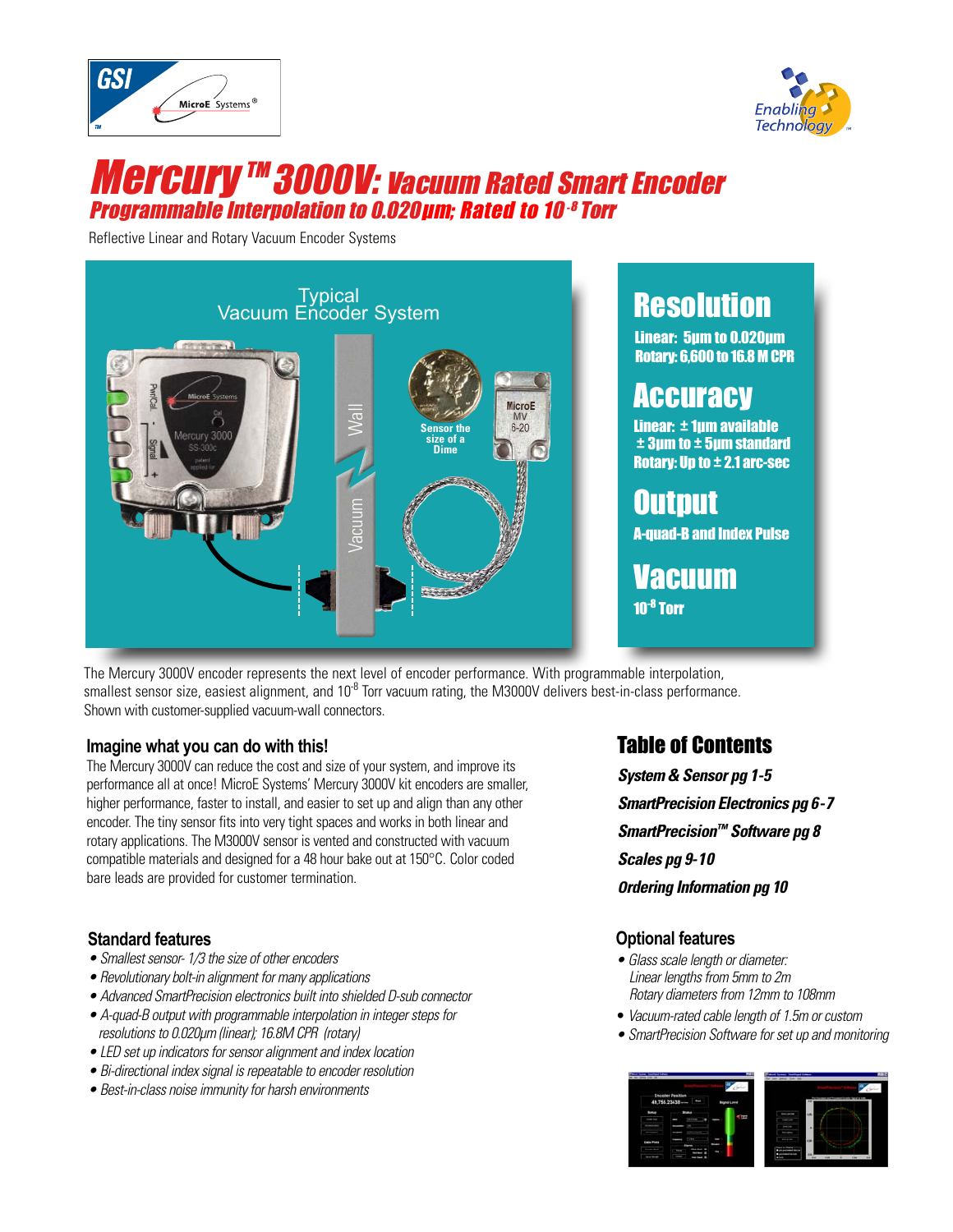## System Configurations Standard and Optional Equipment

Encoder Sensor Same for linear and rotary scales.



### **M3000V Smart Encoder System Standard Equipment**

Shielded Vacuum Cable Supplied with 1.5m standard length and bare color-coded leads for customer termination.

SmartPrecision™ Electronics Module New Metal Enclosure Provides Best-in-Class Noise Immunity



 $vacuum$  wall

A 15 pin high density D-sub connector mates to the customer controller.

The standard cable is double shielded and 0.5m in length. The cable contains colorcoded bare leads for customer termination.



#### **M3000V Optional Equipment**

RS 232 Interface Adaptor The adaptor provides

connections to a PC, the encoder system and the controller.

> SmartPrecision™ Software The software module enables all

> programmable and diagnostic features plus displays encoder output and signal strength. See page 8 for details.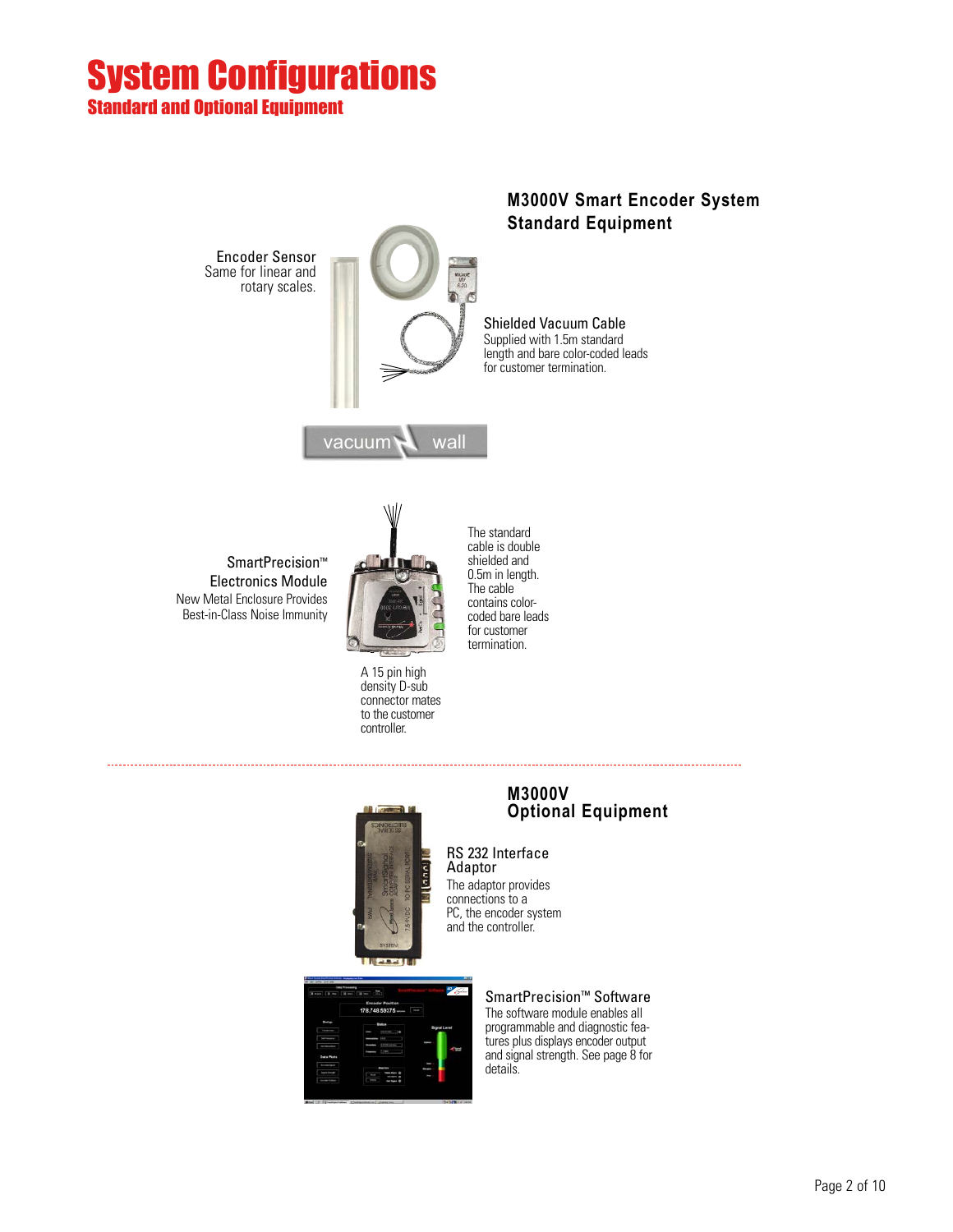## Broader Alignment Tolerances, Increased Standoff Clearance, Smallest Sensor and More Why Mercury Encoders Make It Easier To Design High Performance Into Your Equipment



### **Alignment Tolerance Comparison\*\***

#### **Eliminate the Frustration of Touchy Encoder Alignment**

#### **Mercury Solves this Problem for Good**

Fussy alignment is no longer a concern. With Mercury's patented PurePrecision™ optics, advanced SmartPrecision™ electronics and LED alignment indicators, you can push the sensor against your reference surface, tighten the screws and you're finished. Try that with brand X or Y.

This performance is possible thanks to relaxed alignment tolerances, particularly in the theta Z axis. Mercury offers a  $\pm 2^{\circ}$  sweet spot-that's a 300% improvement over the best competitive encoder. And that will result in dramatic savings in manufacturing costs.

No other commercially available encoder is easier to align, easier to use, or easier to integrate into your designs.

|            | 1.11                                                         |                     |                   |                             |
|------------|--------------------------------------------------------------|---------------------|-------------------|-----------------------------|
|            | Mercury*                                                     | <b>Brand X</b>      | <b>Brand Y</b>    | Mercury vs. Best Competitor |
| Z Standoff | $\pm$ 0.15mm                                                 | $\pm$ 0.1mm         | $\pm$ 0.1mm       | Mercury is 50% better       |
| Υ          | $\pm$ 0.20mm for linear<br>$\pm$ 0.10mm for rotary 39mm dia. | $\pm$ 0.1mm         | unspecified       | Mercury is 100% better      |
| theta X    | $\pm 1.0^\circ$                                              | unspecified         | $± 1.0^\circ$     |                             |
| theta Y    | $±2.0^\circ$                                                 | $\pm 0.1^{\circ}$   | $±1.0^\circ$      | Mercury is 100% better      |
| theta Z    | $\pm 2.0^\circ$                                              | $\pm 0.006^{\circ}$ | $\pm 0.5^{\circ}$ | Mercury is 300% better      |
|            |                                                              |                     |                   |                             |

\*Measured at a constant temperature for one axis at a time with all other axes at their ideal positions. \*\*Based on published specifications

### **Mercury Can Reduce System Size and Cost**

Mercury's sensor height is 44% shorter than competitive encoders, making it easy to fit into your design. This reduction can also cut total system weight and cost by allowing the use of smaller motors and stages. Safe system operation is also enhanced thanks to Mercury's generous standoff clearance– 200% greater than other encoders. And its standoff tolerance is 50% greater than the best alternative. This significantly relaxes mechanical system tolerances, while reducing system costs.

#### **Mechanical Dimension Comparison\*\***

|                    | Mercury Brand X Brand Y              |          |           | Mercury vs.<br>Best Competitor |
|--------------------|--------------------------------------|----------|-----------|--------------------------------|
| Sensor Z height    | 8.4 <sub>mm</sub>                    | 23mm     | 15mm      | 44% better                     |
| Standoff clearance | 24mm                                 | $0.5$ mm | $0.8$ mm  | 200% better                    |
| Standoff tolerance | $\pm$ 0.15mm $\pm$ 0.1mm $\pm$ 0.1mm |          |           | 50% better                     |
| System height      | 11.7mm                               | 28.5mm   | $15.8$ mm | 26% better                     |



\*\*Based on published specifications \* Dimensions shown illustrate encoder system standoff clearance; see Mercury Encoder Interface Drawings for correct design reference surfaces.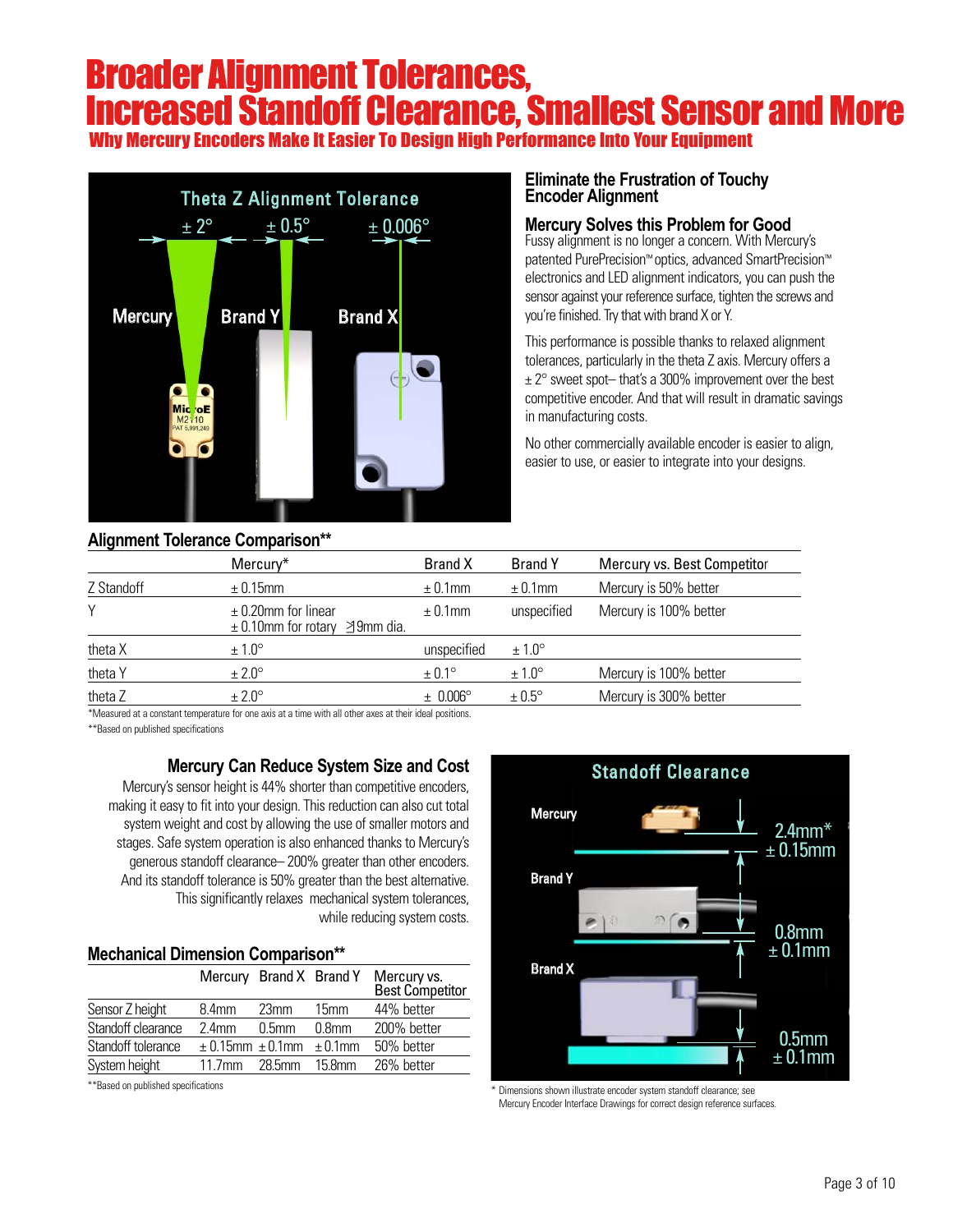## System Specifications Resolution and Maximum Speed

Mercury 3000 systems have programmable interpolation from x4 to x1024 in integer steps. Below is a table of sample values.

#### **Linear - 20μm grating pitch**

| Interpolation | <b>Resolution</b>    | Maximum Speed* |
|---------------|----------------------|----------------|
| χ4            | 5.000µm/count        | 7200mm/s       |
| x10           | 2.000µm/count        | 7200mm/s       |
| x20           | 1.000µm/count        | 7200mm/s       |
| x40           | $0.500 \mu m$ /count | 7200mm/s       |
| x80           | $0.250 \mu m$ /count | 7200mm/s       |
| x100          | $0.200 \mu m$ /count | 5760mm/s       |
| x200          | $0.100 \mu m$ /count | 2880mm/s       |
| x400          | $0.050 \mu m$ /count | 1440mm/s       |
| x1000         | 0.020µm/count        | $576$ mm/s     |

To calculate desired linear interpolation multiplier, use the following equation

Interpolation Multiplier = Grating Period (20µm) / Desired Resolution (µm/count)

#### **Rotary - 20μm grating pitch**

| Rotary            | Fundamental |                                                | Interpolation                                      |           |           |            |
|-------------------|-------------|------------------------------------------------|----------------------------------------------------|-----------|-----------|------------|
| Glass Scale       | Resolution  |                                                | Note: The range of available values is x4 to x1024 |           |           |            |
| <b>Diameter</b>   |             |                                                | in integer steps; example values below.            |           |           |            |
| 0.472" [12.00mm]  | 1650 CPR    |                                                | х4                                                 | x100      | x256      | x1024      |
|                   |             | interpolated resolution (CPR)                  | 6,600                                              | 165,000   | 422,400   | 1,689,600  |
|                   |             | interpolated resolution (arc-sec/count)**      | 196.4                                              | 7.85      | 3.08      | 0.767      |
|                   |             | interpolated resolution (urad/count)**         | 952                                                | 38.0      | 14.86     | 3.79       |
|                   |             | maximum speed* (RPM)                           | 13090                                              | 10470     | 4090      | 1020       |
| 0.750" [19.05mm]  | 2500 CPR    |                                                | χ4                                                 | x100      | x256      | x1024      |
|                   |             | interpolated resolution (CPR)                  | 10,000                                             | 250,000   | 640,000   | 2,560,000  |
|                   |             | interpolated resolution (arc-sec/count)**129.6 |                                                    | 5.18      | 2.03      | 0.506      |
|                   |             | interpolated resolution (µrad/count)**         | 628.3                                              | 25.1      | 9.8       | 2.5        |
|                   |             | maximum speed* (RPM)                           | 8640                                               | 6912      | 2700      | 675        |
| 1.250" [31.75mm]  | 4096 CPR    |                                                | χ4                                                 | x100      | x256      | x1024      |
|                   |             | interpolated resolution (CPR)                  | 16,384                                             | 409,600   | 1,048,576 | 4,194,304  |
|                   |             | interpolated resolution (arc-sec/count)**      | 79.1                                               | 3.16      | 1.24      | 0.309      |
|                   |             | interpolated resolution (urad/count)**         | 383.5                                              | 15.3      | 6.0       | 1.5        |
|                   |             | maximum speed* (RPM)                           | 5273                                               | 4219      | 1648      | 412        |
| 2.250" [57.15mm]  | 8192 CPR    |                                                | χ4                                                 | x100      | x256      | x1024      |
|                   |             | interpolated resolution (CPR)                  | 32,768                                             | 819,200   | 2,097,152 | 8,388,608  |
|                   |             | interpolated resolution (arc-sec/count)**      | 39.6                                               | 1.58      | 0.618     | 0.154      |
|                   |             | interpolated resolution (urad/count)**         | 191.7                                              | 7.7       | 3.0       | 0.7        |
|                   |             | maximum speed* (RPM)                           | 2637                                               | 2109      | 824       | 206        |
| 4.250" [107.95mm] | 16384 CPR   |                                                | χ4                                                 | x100      | x256      | x1024      |
|                   |             | interpolated resolution (CPR)                  | 65,536                                             | 1,638,400 | 4,194,304 | 16,777,216 |
|                   |             | interpolated resolution (arc-sec/count)**      | 19.7                                               | 0.791     | 0.309     | 0.0772     |
|                   |             | interpolated resolution (urad/count)**         | 95.9                                               | 3.83      | 1.5       | 0.4        |
|                   |             | maximum speed* (RPM)                           | 1318                                               | 1054      | 412       | 103        |

\*Maximum speed produces an encoder quadrature output of up to 28.8 million states per second.

\*\* Resolution values shown are approximate. To calculate exact resolution values, convert from CPR (Counts Per Revolution) to the desired units.

Note: Specifications assume XOR function which is available in all standard controllers.

To calculate desired rotary interpolation multiplier, use the following equation<br>Interpolation Multiplier = Desired Resolution (CPR) / Fundamental Scale Resolution (CPR)

All Specifications are subject to change. All data is accurate to the best of our knowledge. MicroE Systems is not responsible for errors.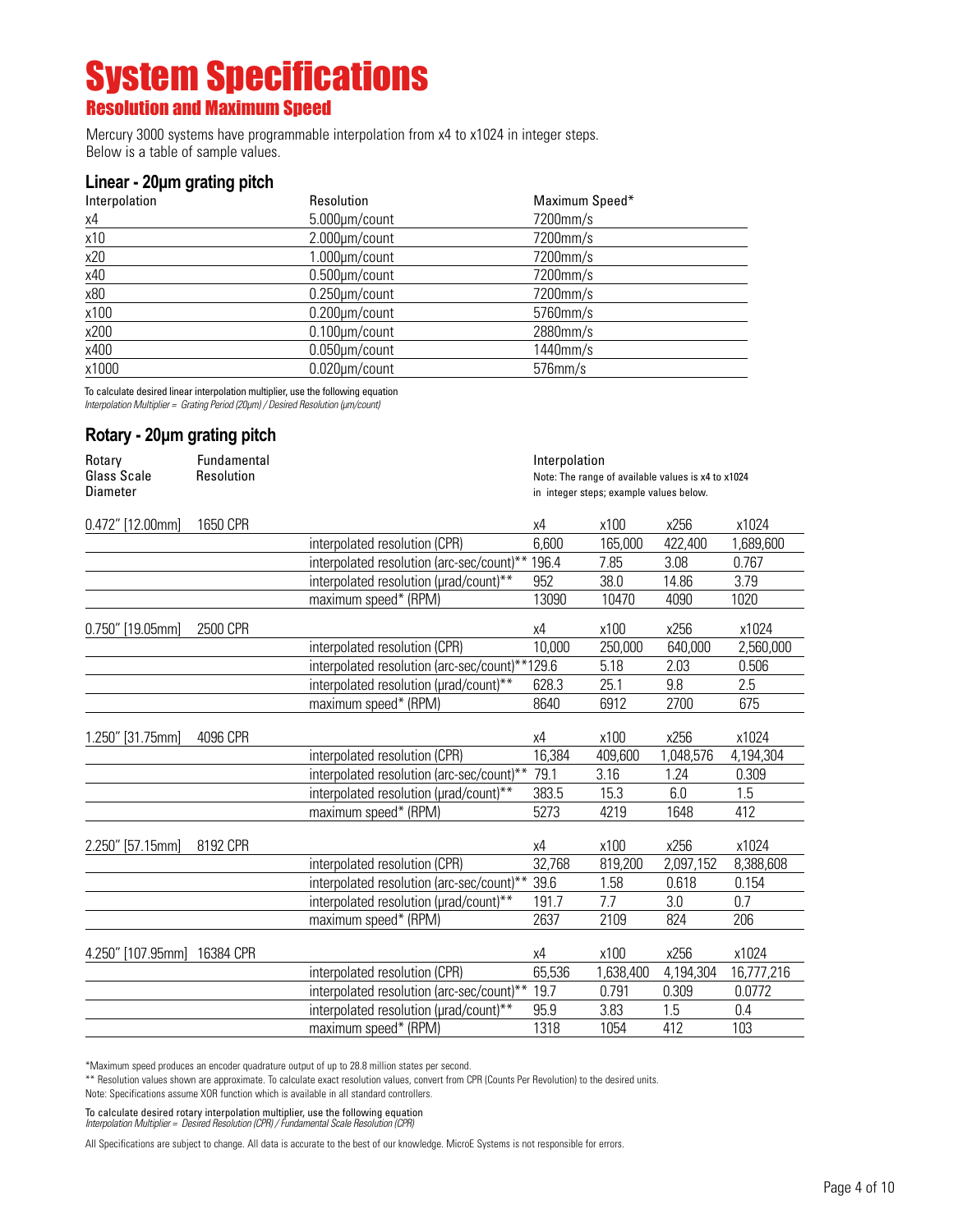# System Specifications

#### **System**

| <b>Grating Period</b>      | $20 \mu m$                                                                                                                                                                                                                                                                                                                                                                                                  |                                                                                                                                         |             |  |  |  |
|----------------------------|-------------------------------------------------------------------------------------------------------------------------------------------------------------------------------------------------------------------------------------------------------------------------------------------------------------------------------------------------------------------------------------------------------------|-----------------------------------------------------------------------------------------------------------------------------------------|-------------|--|--|--|
| Signal Period              | $20 \mu m$                                                                                                                                                                                                                                                                                                                                                                                                  |                                                                                                                                         |             |  |  |  |
|                            |                                                                                                                                                                                                                                                                                                                                                                                                             | System Resolution 5um - 0.020um in integer interpolation steps (factory set or user<br>programmed using MicroE SmartPrecision Software) |             |  |  |  |
| Linear accuracy**          |                                                                                                                                                                                                                                                                                                                                                                                                             |                                                                                                                                         |             |  |  |  |
| Interpolation<br>accuracy: |                                                                                                                                                                                                                                                                                                                                                                                                             | Better than $\pm$ 0.12 $\mu$ m over any 20 $\mu$ m movement                                                                             |             |  |  |  |
| Long-travel<br>accuracy:   | $\pm 1$ µm accuracy available - consult MicroE<br>Better than $\pm 3$ µm for scales up to 130mm<br>Better than ±5µm for scales 155mm to 1m<br>Better than $\pm 5\mu$ m per meter for scales 1 m or more<br>**Maximum peak to peak error over the specified movement when compared to a NIST-traceable laser interferometer standard,<br>used at room temperature and with MicroE interpolation electronics. |                                                                                                                                         |             |  |  |  |
| Rotary Accuracy*           | Scale O.D.                                                                                                                                                                                                                                                                                                                                                                                                  | Microradians                                                                                                                            | Arc-Seconds |  |  |  |
|                            | 12.00mm                                                                                                                                                                                                                                                                                                                                                                                                     | ±100                                                                                                                                    | ±21         |  |  |  |
|                            | 19.05mm                                                                                                                                                                                                                                                                                                                                                                                                     | ±63                                                                                                                                     | ±13         |  |  |  |
|                            | 31.75mm                                                                                                                                                                                                                                                                                                                                                                                                     | ±38                                                                                                                                     | ±7.8        |  |  |  |
|                            | 57.15mm                                                                                                                                                                                                                                                                                                                                                                                                     | ±19                                                                                                                                     | ±3.9        |  |  |  |
|                            | 107.95mm                                                                                                                                                                                                                                                                                                                                                                                                    | ±10                                                                                                                                     | ±2.1        |  |  |  |

\*Based on ideal scale mounting concentricity

#### **Sensor Size**

| -----------<br>۱۸/۰<br>VV. | 12.70mm | 0.500" |  |
|----------------------------|---------|--------|--|
|                            | 20.57mm | 0.810" |  |
| . .<br>.                   | 0.20mm  | 0.330" |  |

#### **Operating and Electrical Specifications**

| Vacuum         | $10-8$ Torr, negligible outgassing                                      |
|----------------|-------------------------------------------------------------------------|
| Bake Out       | Up to $150^{\circ}$ C; up to 48 hours, non-operating                    |
| Power Supply   | 5VDC $\pm 5\%$ @ 300mA (33mA for sensor)                                |
| Temperature    |                                                                         |
| Operating:     | Sensor: 0 to 70°C, SmartPrecision electronics 0 to 70°C                 |
| Storage:       | $-20$ to $70^{\circ}$ C                                                 |
| Humidity:      | 10 - 90% RH non-condensing                                              |
| Shock:         | 1500G 0.5 ms half sine                                                  |
| Sensor Weight: | 2.7g (Sensor without cable)                                             |
| Cable:         | The 1.5m vacuum-compatible cable is EMI shielded and comes              |
|                | standard with color coded bare leads for customer termination within    |
|                | the vacuum bulkhead. Custom cable lengths and connectors are available. |

### **Mechanical Information - Sensor**





> All Specifications are subject to change. All data is accurate to the best of our knowledge. MicroE Systems is not responsible for errors.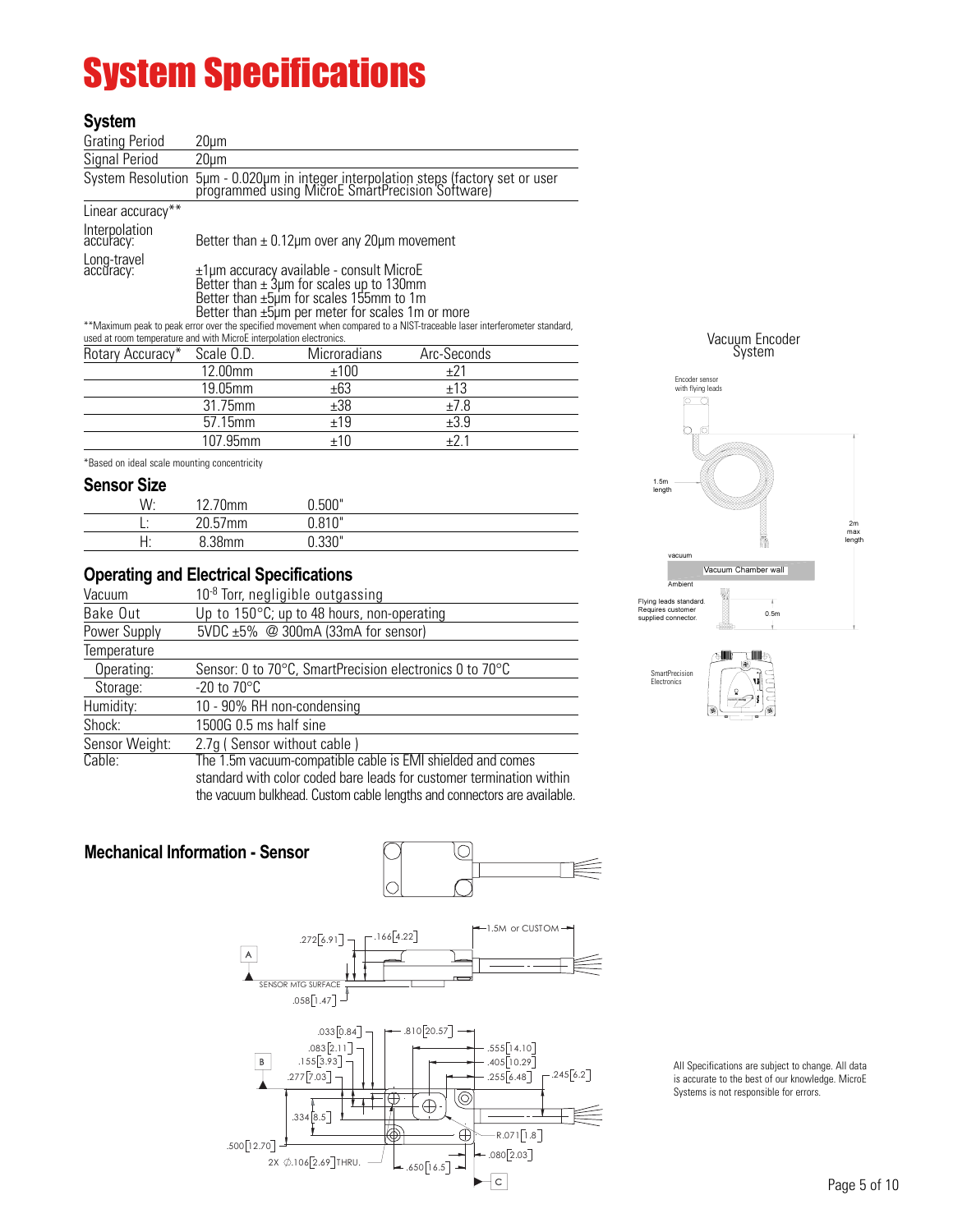# **SmartPrecision™** Electronics Module

The Mercury 3000V encoder system includes a SmartPrecision electronics module. This compact, fully-featured signal processing system performs the following functions:

- Interpolation up to 1024X with 28.8 million quadrature states / sec.
- Programmable interpolation level and output bandwidth
- Accuracy optimization sensor signals are automatically optimized to improve system accuracy and maximize repeatability
- Signal strength indication red / yellow / green LEDs assist during setup and provide diagnostics at a glance
- Index centering centers the bi-directional index output pulse for repeatability to  $+/-1LSB$
- Low Signal/Over Speed alarm
- Power-indicating LED
- Computer interface for programming and data acquisition using SmartPrecision software
- Mounting options all electronics are within the EMI-shielded connector housing and can be screwed directly into a mating connector that is bulkhead mounted, or the module may be mounted to the frame of your motion system and connected using an extension cable

#### **Programmable Interpolation**

The electronics module has programmable interpolation that is selectable over the range x4 to x1024 in integer steps, providing output resolutions that can be matched to your application requirements. This feature provides linear resolutions from 5µm to 0.020 $\mu$ m in convenient increments (e.g. x200 interpolation = 0.1 $\mu$ m) and rotary resolutions from 6,600 CPR to 16.8M CPR. Specify the interpolation value at the time of ordering or select the interpolation at your site using SmartPrecision Software.

#### **Programmable Maximum Output Frequency**

For encoder applications combining high resolution and high speed, the SmartPrecision electronics module supports up to 28.8 million quadrature state changes per second\*\*. By specifying the maximum output frequency to match your controller's capability - ranging from 900,000 up to 28.8 million quadrature state changes per second - the Mercury encoder system will never produce encoder counts faster than your controller can read them. Specify the encoder's maximum output frequency at the time of ordering or select the setting at your site using MicroE's SmartPrecision Software.

\* The electronics module's serial computer programming interface can be translated to be RS-232 compatible using the MicroE SmartPrecision Computer Interface Adapter or a voltage translation circuit of your own design.

\*\* "Quadrature state changes per second" is the reciprocal of "dwell time" or "edge separation". For example, 28.8 million states per second = 0.035µsec dwell time.

All Specifications are subject to change. All data is accurate to the best of our knowledge. MicroE Systems is not responsible for errors.



## Mercury 3000V OUTPUTS:

15-pin high density Male D-sub connector

| PIN                                                                                 | <b>FUNCTION</b>                         |
|-------------------------------------------------------------------------------------|-----------------------------------------|
|                                                                                     | Reserved - do not connect               |
| $\frac{1}{2}$ $\frac{2}{3}$ $\frac{3}{4}$ $\frac{4}{5}$ $\frac{6}{6}$ $\frac{7}{7}$ | Serial programming interface -transmit* |
|                                                                                     | Serial programming interface -receive*  |
|                                                                                     | A - quadrature                          |
|                                                                                     | $A + quadrature$                        |
|                                                                                     | Reserved - do not connect               |
|                                                                                     | Reserved - do not connect               |
| $rac{1}{9}$                                                                         | Reserved - do not connect               |
|                                                                                     | B-quadrature                            |
| 10                                                                                  | B+ quadrature                           |
| 11                                                                                  | Alarm                                   |
| 12                                                                                  | +5V                                     |
| 13                                                                                  | Ground                                  |
| 14                                                                                  | $H$ index                               |
| 15                                                                                  | I- index                                |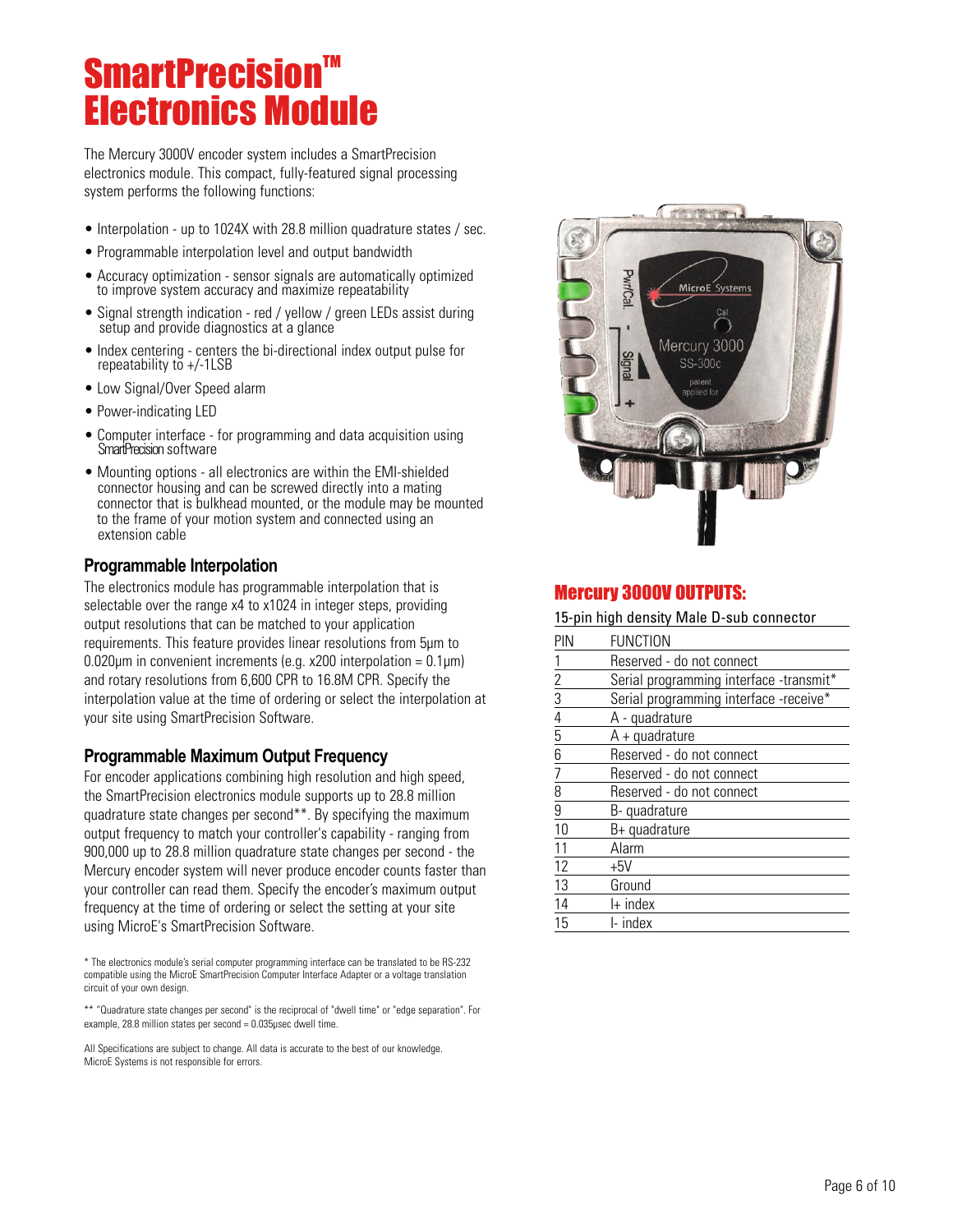

Male D-sub connector

### **Maximum Quadrature Output Frequency**

| Output Frequency | A-quad-B Output Rate          | Dwell Time (or edge separation) |
|------------------|-------------------------------|---------------------------------|
| 7.2MHz           | 28.8M quadrature states / sec | $0.035$ µsec                    |
| 3.6MHz           | 14.4M quadrature states / sec | $0.069$ usec                    |
| 1.8MHz           | 7.2M quadrature states / sec  | $0.139$ usec                    |
| 900kHz           | 3.6M quadrature states / sec  | $0.278$ usec                    |
| 450kHz           | 1.8M quadrature states / sec  | $0.555$ usec                    |
| 225kHz           | 900k quadrature states / sec  | $1.111$ µsec                    |

## **Output Signals**



### **Signal Termination for A-Quad-B and Index**



\*Note: The index pulse may be aligned with A- or B- at some interpolation values.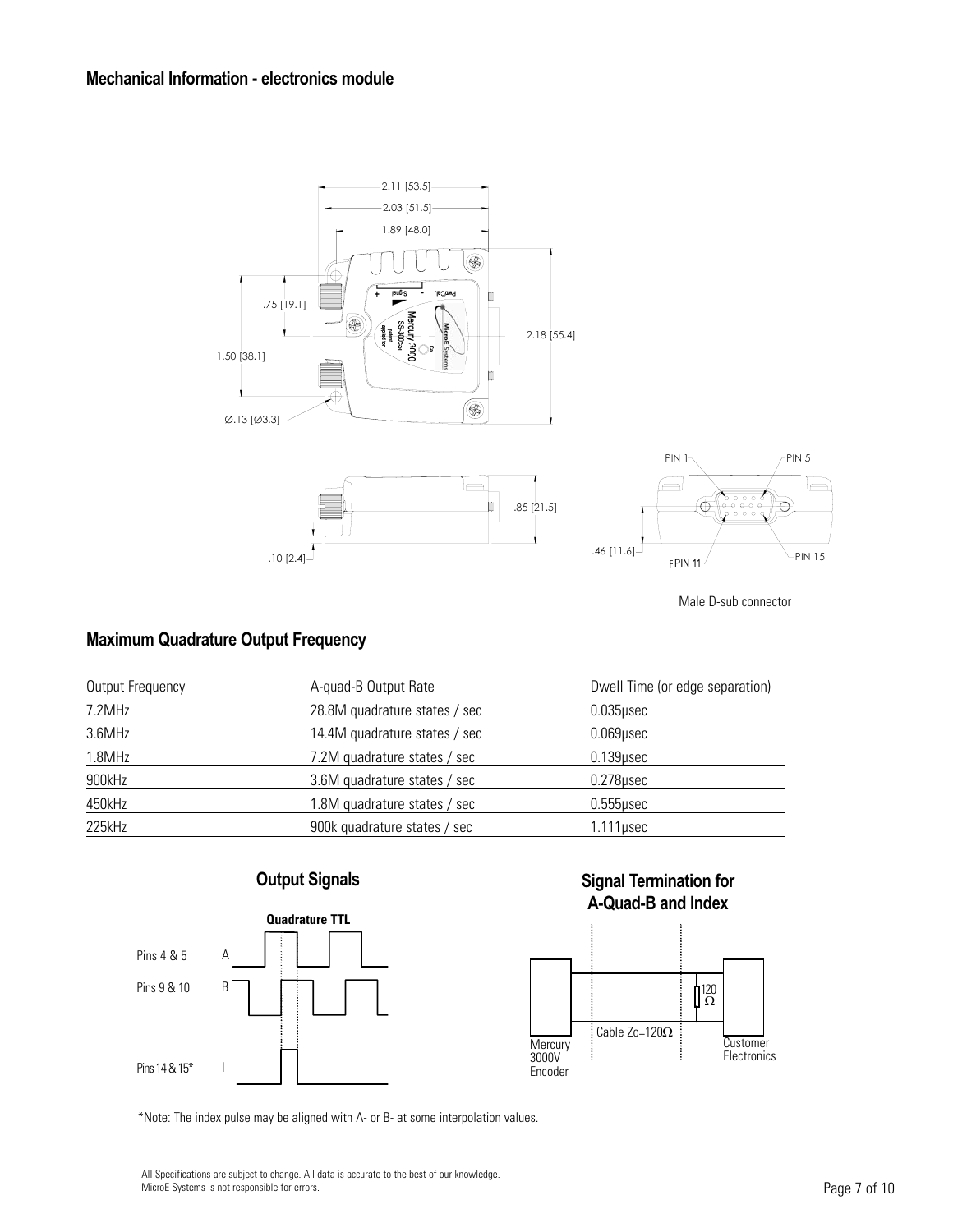# SmartPrecision Software for Mercury 2000 and 3000 Series Encoder Systems

| MicroE Systems SmartPrecision Software - Displaying Live Data |                                                                                                     |                                              |                                                                                             | FF                                 |
|---------------------------------------------------------------|-----------------------------------------------------------------------------------------------------|----------------------------------------------|---------------------------------------------------------------------------------------------|------------------------------------|
| File View Settings Tools Help                                 |                                                                                                     |                                              |                                                                                             |                                    |
| $\blacksquare$ Acquire<br>$\Box$ Stop                         | Data Processing<br>$\Box$ Back<br>$\blacksquare$ View                                               | Time<br>77.4                                 | <b>SmartPrecision<sup>™</sup> Software</b>                                                  | GSI<br>MicroE Systems <sup>®</sup> |
|                                                               |                                                                                                     | <b>Encoder Position</b>                      |                                                                                             |                                    |
|                                                               |                                                                                                     | 178,748.59375 microns                        | Reset                                                                                       |                                    |
| Setup                                                         |                                                                                                     | <b>Status</b>                                | <b>Signal Level</b>                                                                         |                                    |
| Center Index                                                  | Index                                                                                               | not at index<br>●                            |                                                                                             |                                    |
| Set Frequency                                                 | Interpolation                                                                                       | 1024                                         |                                                                                             |                                    |
| Set Interpolation                                             | <b>Resolution</b>                                                                                   | 0.01953 microns                              | Optimal-                                                                                    | Signal<br>Level                    |
| <b>Data Plots</b>                                             | Frequency                                                                                           | 7.2 MHz                                      |                                                                                             |                                    |
| Encoder Signal                                                |                                                                                                     |                                              | Good                                                                                        |                                    |
|                                                               |                                                                                                     | Alarms                                       | Marginal -                                                                                  |                                    |
| Signal Strength                                               | Reset                                                                                               | <b>Yellow Alarm</b><br>œ<br><b>Red Alarm</b> | $Poor =$                                                                                    |                                    |
| <b>Encoder Position</b>                                       | History                                                                                             | <b>Over Signal</b>                           |                                                                                             |                                    |
|                                                               |                                                                                                     |                                              |                                                                                             |                                    |
|                                                               |                                                                                                     |                                              | Word System SmartPrecision Software - Displaying Live Data<br>Elle View Settings Tools Help |                                    |
|                                                               | <b>SA Start E. C.A. If FILE SmartSignal Software</b> SQ SmartSignal coffware Like GLE voloning Sewa |                                              | <b>ER</b> Armina <b>ER Store ER Barr ER May 1</b>                                           | <b>Data Processing</b><br>Time     |

**SmartPrecision** Software makes Mercury the industry's easiest to use encoder. It helps you program, set up, use, and diagnose Mercury 2000 and 3000 encoders with the click of a mouse. Compatible with Windows 95, 98, ME, NT, 2000, and XP.

#### **Program Mercury Encoder Electronics**

- Set interpolation in integer steps from x4 to x256 (Mercury 2000) or x4 to x1024 (Mercury 3000)
- Set maximum output frequency to match your controller

#### **Install Mercury Encoder System**

- Align sensor using Signal Level display and Encoder Signal data plot
- Locate index and see when sensor is over the scale's index mark
- Verify sensor output over length of scale using the Signal Strength plot

#### **Monitor Mercury Encoder Operation**

- Read encoder position in engineering units of your choice
- Read the encoder's hour meter to monitor system usage
- Capture alarms while system operates unattended

#### **Diagnose Mercury Encoder Performance**

- Capture signal data and email it to MicroE for rapid diagnostic support
- Monitor alarms, view the alarm history log

#### **System Description**

The SmartPrecision Software system includes Software on CD, a computer interface adapter, computer cable, and a power adapter.



The encoder signal plot, or Lissajous plot, reveals the underlying strength and uniformity of the sensor's output.

#### How to Order SmartPrecision Software

To Purchase the SmartPrecision Software system, use this Model Number: SSWA120 for 120 VAC, 60Hz US Standard 2-prong plug or SSWA220 for 220 VAC, 50 Hz European Std. 2-prong plug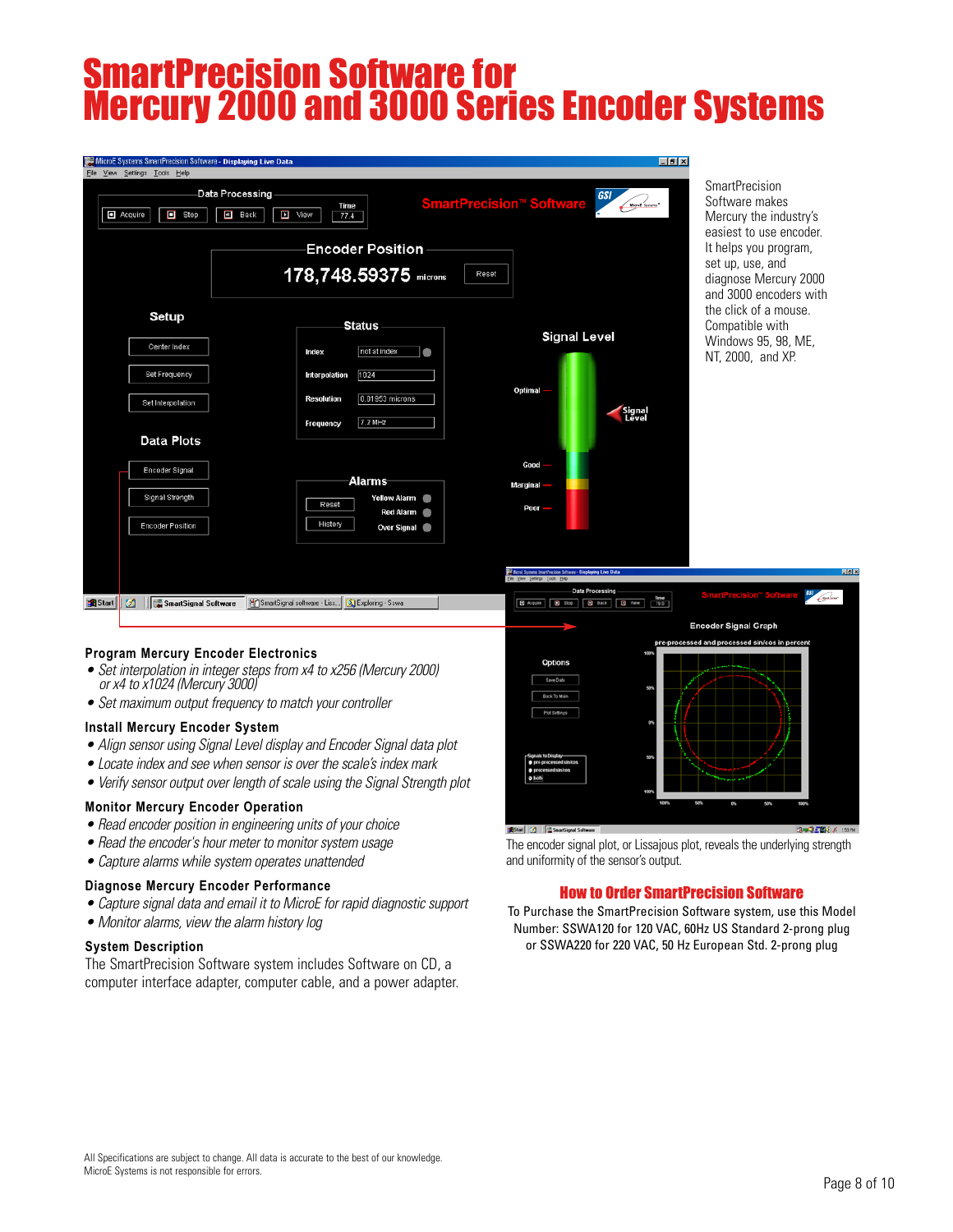## Scale Specifications **Standard and Customized Sca**

MicroE Systems offers a wide array of chrome on glass scales for the highest accuracy and best thermal stability. Easy to install, standard linear and rotary scales meet most application requirements. Customized linear, rotary, and rotary segment scales are available where needed. All scales include an optical index. Mercury's glass scales save time by eliminating motion system calibrations or linearity corrections required by other encoders, and provide better thermal stability than metal tape scales.

#### **Options include:**

- *Standard linear:* 18mm 2m
- Standard rotary: 12mm 107.95mm diameter, with or without hubs
- Custom linear\*: special lengths, widths, thickness, index mark locations and special low CTE materials
- Custom rotary\*: special ID's, OD's (up to 304.8mm), index mark outside the main track and special low CTE materials
- Mounting of hubs for rotary scales: MicroE Systems can mount and align standard, custom, or customer-supplied hubs
- Rotary segments\*: any angle range; wide range of radius values

\*Custom scales or rotary segments are available in OEM quantities. Contact your local MicroE Systems sales office.

# Standard Short Linear Scales

#### **130mm and Shorter**

Key: inches[mm]



Custom scales available

## Standard Long Linear Scales

#### **155mm and Longer**

Key: inches[mm]



Custom scales available